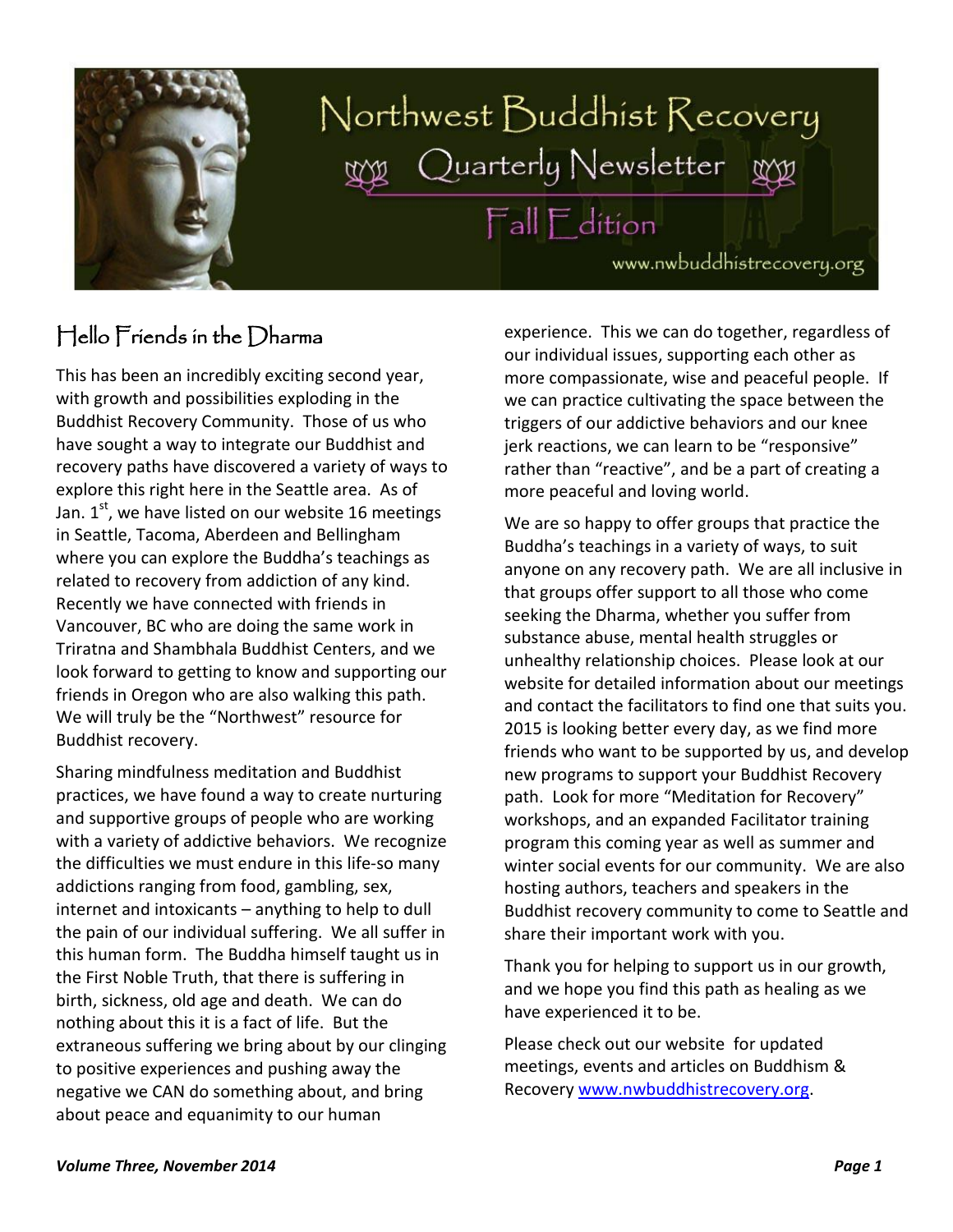

# BOOK REVIEW – By Rebekah R.

*"REFUGE RECOVERY- A Buddhist Path to Recovery from Addiction" by Noah Levine* 



Noah Levine is a world renowned counterculture author and Buddhist meditation instructor who has taken a different approach to recovery than that of just the 12 Steps, combining it with that of Buddhism and its Four Noble Truths and Eight Fold Path. That is what "Refuge Recovery" is all

about. It is a way of life that relinquishes the suffering we inflict on ourselves as addicts and alcoholics. He begins the book by asking the reader to do an in depth inventory, itemizing all the ways they have caused themselves and others suffering over the course of their addiction. "Refuge Recovery", the community Noah hopes to create with his book, follows the traditional Buddhist system of the Four Noble Truths with a small twist. They are:

1. We take stock of all of the suffering we have experienced and caused as addicts.

2. We investigate the causes and conditions that lead to addiction and begin the process of letting go.

3. We come to understand that recovery is possible and take refuge in the path that leads to the end of addiction.

4. We engage in the process of the Eightfold Path that leads to recovery, namely, understanding, intention, communication/ community, action/engagement, livelihood/ service, effort/energy, mindfulness/ meditations, and concentration/meditations.

Next, he states how recovery is possible by taking refuge in your awakening/recovery (Buddha), the Four Truths (Dharma), and the Refuge Recovery community (Sangha).

Noah goes into vast detail as to each of these Truths and the Eightfold Path and explains how we can use these as our tools for awakening. {Refuge Recovery} "is a practice, a process, a set of tools, a treatment, and a path to healing addiction and the suffering caused by addiction."

Noah speaks in a kind, compassionate way, as someone who has experienced these dramatic changes himself. He tells us how to not only break the addiction to the substance, but to the mind. The book is laid out in a similar format to that of the "AA Big Book", as Noah mentioned at his recent book signing, with the second section being testimonials from members of the "Refuge Recovery" community who have experienced the profound effects the Dharma and Noah's community have had on their lives. At the end of the book are guided meditations and a meeting format for a Refuge Recovery group, should you decide to have one in your own community. Noah has done a dear service to the world with his introduction of this book by bringing Buddhist recovery to forefront of the Buddhist community. Sincere followers of "Refuge Recovery" are rewarded with a "lifelong sense of well-being and happiness." This book and program are true gems for anyone truly interested in recovery and mindfulness.

Please contact Rebekah at

[refugerecoveryofseattle@gmail.com](mailto:refugerecoveryofseattle@gmail.com) if you are interested in joining a Refuge Recovery group where you can study more deeply this important book with a Sangha of your peers. Go to **Refuge Recovery of Seattle** on Facebook for information about this and other "Reguge Recovery" groups in the Northwest.

#### *Volume Three, November 2014 Page 2*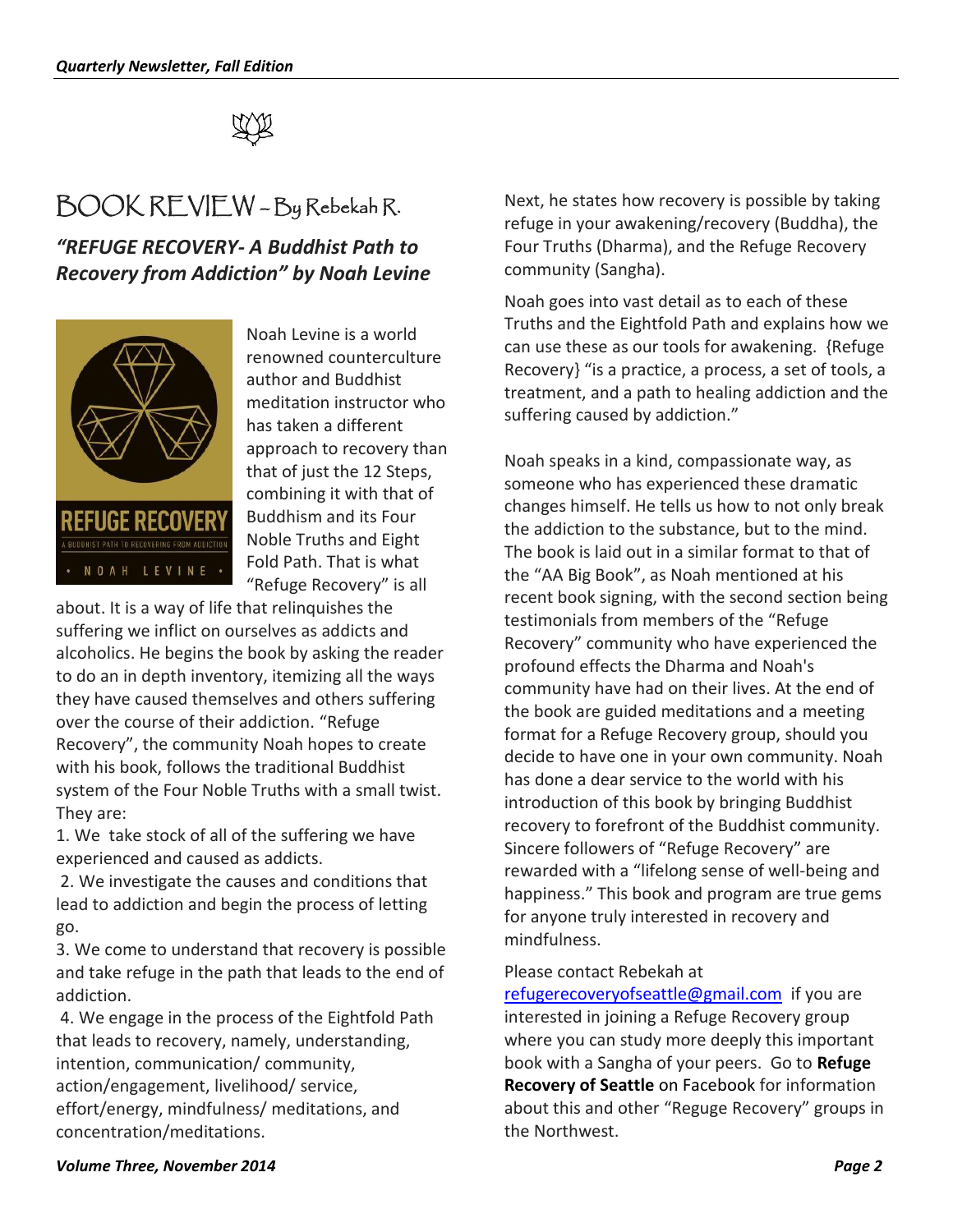



# MEETING HIGHI IGHTS

*Woodinville - Sit Happens*

**When:** Mondays 7:30pm – 9:00pm **Where:** Woodinville Universalist Unitarian Church, 19020 NE Woodinville Duvall Rd, Woodinville, WA [\(map\)](http://maps.google.com/maps?hl=en&q=Woodinville%20Universalist%20Unitarian%20Church,%20%20%20%20%2019020%20NE%20Woodinville%20Duvall%20Rd,%20Woodinville,%20WA) **Venue:** Portable [B www.wuuc.org](http://www.wuuc.org/) **Contact:** Mark at [mark@thehopkins.us](mailto:mark@thehopkins.us)

When I first heard about Buddhist Recovery, it was just after a visit to Seattle by Kevin Griffin, promoting his new book "A Burning Desire". There were several people at his talk that wanted to start support groups for people integrating their Buddhist paths with their recovery programs. Through these meetings, I became aware of the Buddhist Recovery Network, a website with listings of Buddhist Recovery meetings around the world. On that website, I found (as far as I knew) the first Buddhist Recovery meeting in Seattle – located in a gorgeous wooded setting in Woodinville, WA. I also at this time was introduced to Rev. Alex Holt, who was working on an article of suggested revisions for "How It Works" from the AA big book, as a means to create more inclusive and gender neutral language. I invited Rev. Holt to come and speak to our Buddhist Recovery group, "Buddhadharma Meditation & Recovery" in the summer of 2011 and began to attend his Woodinville meeting, which by that time was being facilitated by Mark H., as Rev. Holt moved on to continue his ministerial education, maintaining his role as advisor to the Buddhist Recovery Network.

The meeting is based on 12 step work, and generally supports Step 11 with meditation practice and Buddhist versions of both the "promises" and "serenity prayer". While this group has re-translated AA doctrine to be more accessible to the Buddhist practitioner, the language is such that it supports all of the work done by the AA group, maintaining the integrity of the original program while supporting those incorporating their Buddhist practice into their 12 step recovery program.

For an extended version of this article, with an interview with the founder and current facilitator, go to

[http://nwbuddhistrecovery.org/nwbr/category/articles/](http://nwbuddhistrecovery.org/nwbr/category/articles/meeting-highlights/) [meeting-highlights/](http://nwbuddhistrecovery.org/nwbr/category/articles/meeting-highlights/)



#### **APRIL**

#### *Introduction to Vipassana Meditation*

Workshop with Ven. Santidhammo April 5<sup>th</sup>, SASG Community Center

This half day workshop is a favorite in our recovery community, and once again, Ven. Santidhammo brought his wisdom, humor and deep under-standing of the Dharma and meditation practice to our group. He



instructed us on meditation practices that can be used in Buddhist Recovery meetings, as well as brought a deeper understanding of the practice of breath meditation and attention to the body.

#### **MAY**

#### *NWBR On-Line Fundraising Event*



New books by Buddhist authors, as well as Buddhist prayer Malas were on sale through our on-line store to raise money for NWBR events and organization costs. While the event was not as much of a financial success as we hoped, we plan on adding new items to our store for the holiday

season, and hope you will consider making a purchase to help support NWBR.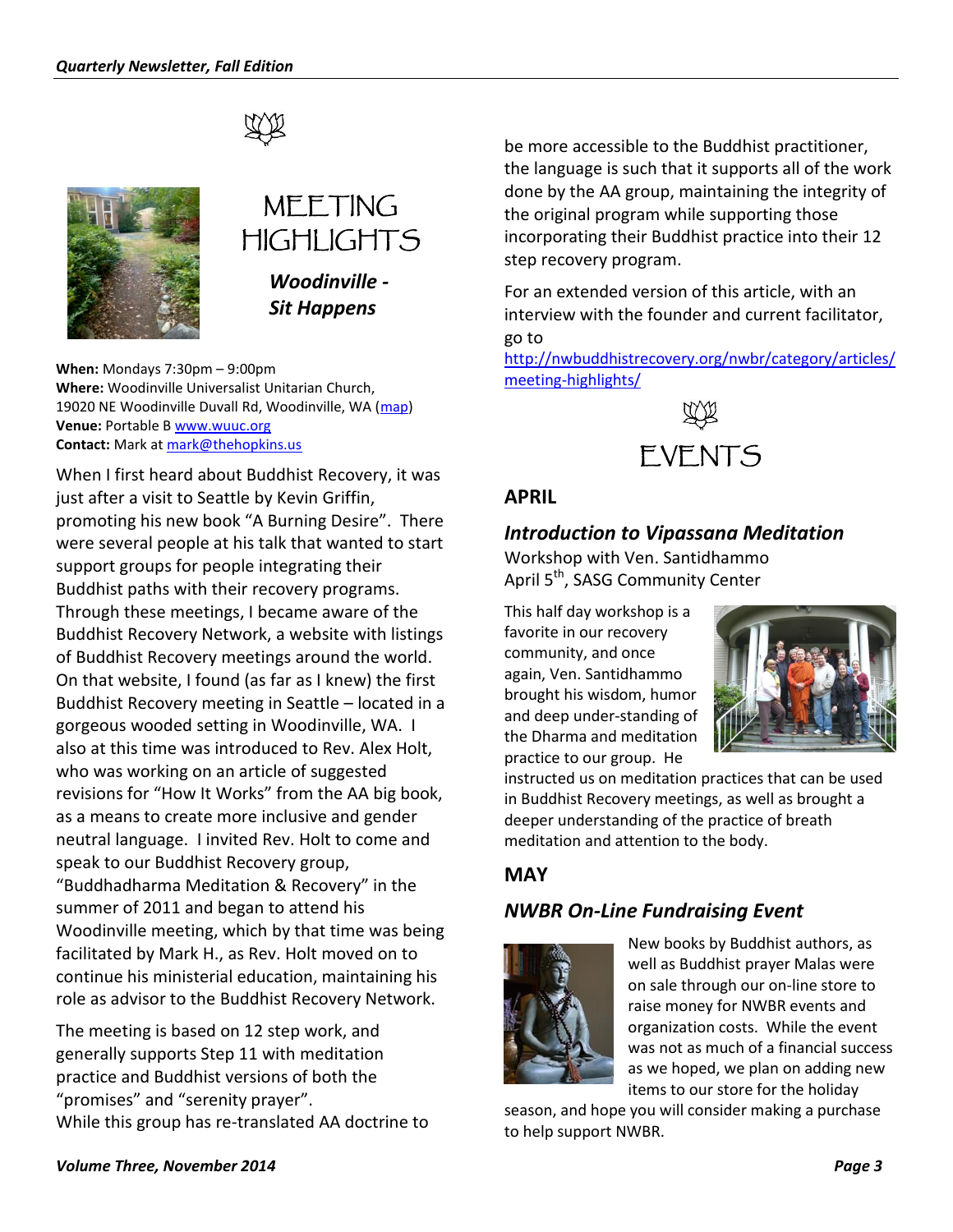Events cont…

#### **JUNE**

#### *How Meditation Can Support Recovery -* Women's' Meditation Workshop with Tuere Sala



This 3 hour workshop was an afternoon of practice in meditation and Non-Violent Communication (NVC) skills to help us uncover the difficulties that keep us from moving forward in our meditation practice.

Participants delved deeply into their own personal stories and uncovered their personal "hindrences" within the safety of a sangha of women practitioners. Tuere was funny and personable, and brought many years of experience and wisdom to our group.

#### **JULY**

#### *NWBR Peer Facilitator Training Workshop*

Sat. July 12, 2014 SASG Community Center

In our second NWBR facilitator training workshop, 8 practitioners who were interested in starting a Buddhist Recovery meeting came together to learn "What is Buddhist Recovery?" and "What makes a Buddhist Recovery meeting special?" Using a workbook developed by NWBR in 2013, the group went through different types of Buddhist Recovery meetings, expectations of facilitators, how to deal with situations that might arise in the group, and the logistics of starting and maintaining a peer led support group. Several of the group members came together to form teams of facilitators and co-facilitators, and three new meetings arose from the workshop. We look forward to developing this training program to help support all Buddhist Recovery meetings by creating consistent guidelines for our meeting facilitators worldwide and regular training opportunities.

A copy of the training manual used for this workshop can be found on our website at

[http://www.nwbuddhistrecovery.org/nwbr/wp](http://www.nwbuddhistrecovery.org/nwbr/wp-content/uploads/2014/01/NWBR-Facilitator-workbook-FINAL.pdf)[content/uploads/2014/01/NWBR-Facilitator-workbook-](http://www.nwbuddhistrecovery.org/nwbr/wp-content/uploads/2014/01/NWBR-Facilitator-workbook-FINAL.pdf)[FINAL.pdf](http://www.nwbuddhistrecovery.org/nwbr/wp-content/uploads/2014/01/NWBR-Facilitator-workbook-FINAL.pdf)

### **JULY** *NWBR 1ST Annual Potluck Picnic Social*

Sat. July 26<sup>th</sup> at Magnuson Park

We had a beautiful, sunny Seattle day to come together and share food and experiences with meeting facilitators and group members from all around Seattle. We were joined by Buddhist author Vimalasara, who enjoyed meeting our group and sharing about her new book "Eight Step Recovery – Using the Buddha's teachings to overcome addiction." There was an abundance of food and sun, and we all enjoyed getting to know each other in a social setting. The day ended with a drum circle, which was joined by surrounding picnickers, families, and even a couple of kayakers!



Evening drum circle



NWBR Board of Directors & facilitators



Sporting Malas for NWBR fundraiser



Vimalasara and Aviccala from the Seattle Buddhist Center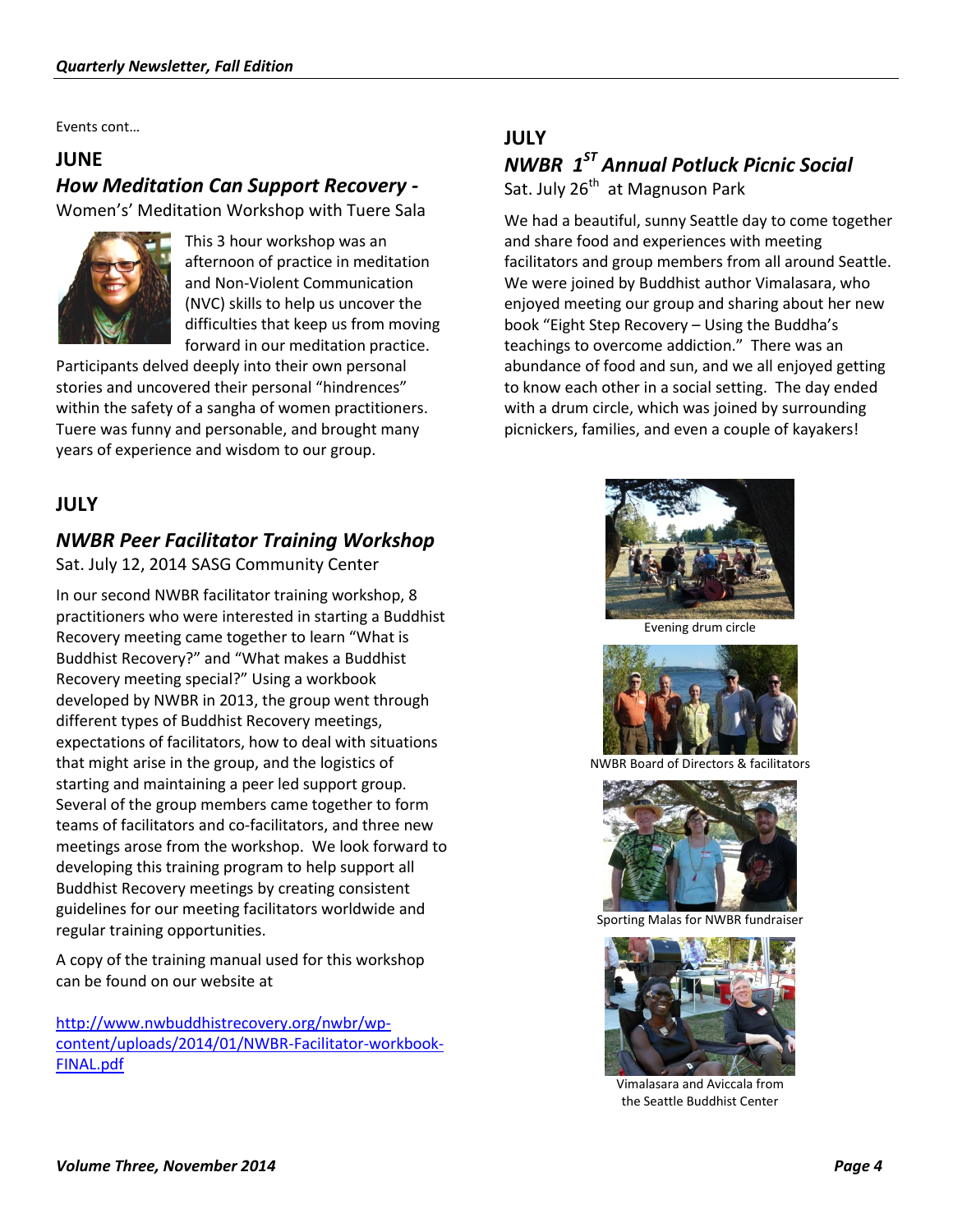#### **AUGUST**

#### *Meet The Author*

Dr. Valerie (Vimalasara) Mason-John Aug. 14<sup>th</sup> East West Bookshop

We had a wonderful crowd at the East West Bookshop in Seattle for a talk about her new book "Eight Step Recovery-Using the



Buddha's teachings to Overcome Addiction".

Vimalasara shared openly about her own struggle with bulimia and substance abuse, and her road to recovery using meditation and Buddhist Dharma. Many lined up to have her sign their books, and we had people sign up for an "Eight Step Recovery" book study group starting in October at the Seattle Buddhist Center.

#### *Weekend Dharma Talk & Daylong Retreat with Vimalasara*

Aug.  $15^{th}$  & Aug  $16^{th}$  at Wat Atammayatarama Buddhist Monastery

Using techniques from her "Eight Step Recovery" program and Mindfulness Based Addiction Prevention (MBAP), Vimalasara guided us through exercises and meditations to help us understand more deeply how to use these practices to over-come our addictive tendancies. It was a beautiful day, and the temple created a safe and healing environment for us to practice these teachings. We shared the noon meal with the monks and were invited to check out their extensive collection of Dharma books in the temple library.





Group in meditation hall

Vimalasara & NWBR founders

To learn more about Eight Step Recovery, go to [www.eightsteprecovey.org](http://www.eightsteprecovey.org/) or go to [www.thebuddhistcentre.com/eightsteps](http://www.thebuddhistcentre.com/eightsteps) 

#### **OCTOBER**

#### *Meditation for Recovery Workshop*

with Debra Greenfield October 25, 2014 at Seattle Area Support Group Community Center

This 3 hour workshop took participants through several meditations designed to teach us how to deal with triggers to impulsive behavior. We studied how to cultivate a "gap" between a trigger and our initial reaction response, so we can learn to respond wisely and calmly. This workshop will be offered periodically over next year to help give our Buddhist Recovery group members some simple meditations they can practice at their Buddhist Recovery meetings.

For information about upcoming events, visit us at [www.nwbuddhistrecovery.org](http://www.nwbuddhistrecovery.org/events) 

> *"Better to avoid doing evil, and not to suffer the torment that follows, Better to do what is right, and not to suffer the regret.*

*Just as a border town is protected within and without, so let one guard oneself, and not let the opportunity to pass. To neglect that opportunity is to invite suffering."*

Dhammapada 20: 9&10



The Buddha meets Angulimala on the road to Savatthi.